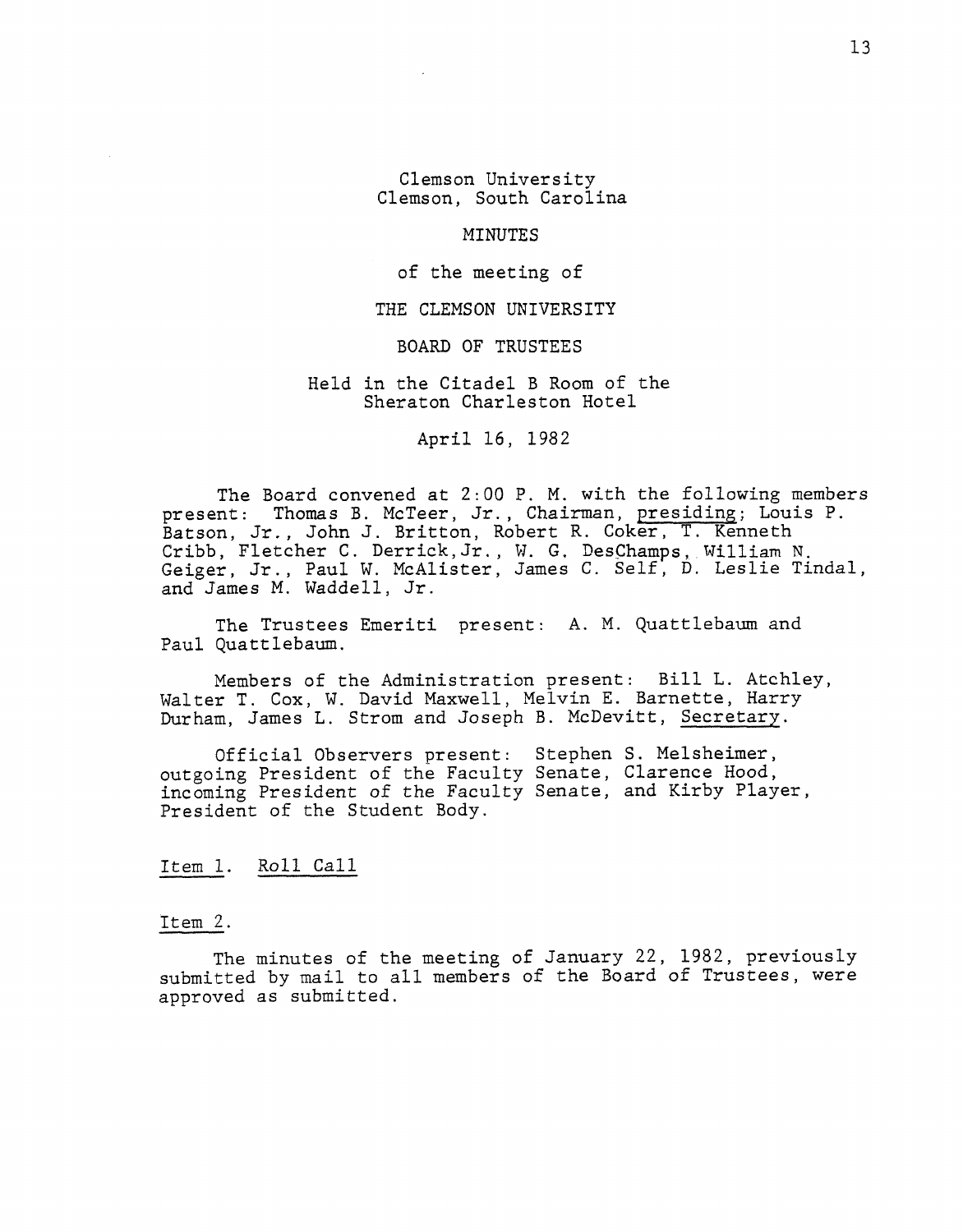# Item 3. Introduction of New Board Member

The Chairman welcomed Dr. John J. Britton, M.D., who was elected to the Board by the General Assembly for a term of four years beginning February 6, 1982.

# Item *4.* Rental Rates, Clemson House

Statement: To compensate for inflation and to place rental rates on a comparative basis with the local rental market, an increase in rental structures for permanent and transient guests at the Clemson House is warranted. The proposed increases are as follows:

| 1. | Transient Guests Rates                                                      | Current                                | Proposed                               | Increase                 |
|----|-----------------------------------------------------------------------------|----------------------------------------|----------------------------------------|--------------------------|
|    | Single Occupancy<br>Double Occupancy<br>Multiple Occupancy                  | \$18.00<br>24.00<br>4.00<br>person     | \$22.00<br>28.00<br>5.00<br>person     | 22%<br>17%<br>25%        |
|    | Suites 707 and 727<br>Penthouse                                             | 40.00<br>125.00                        | 40.00<br>125.00                        | 0%<br>0%                 |
| 2. | Permanent Guests Rates                                                      | Current                                | Proposed                               | Increase                 |
|    | End Suite (1 Bath)<br>End Suite (2 Bath)<br>Two Room Suites<br>Single Rooms | \$176.00<br>213.00<br>191.00<br>154.00 | \$230.00<br>275.00<br>240.00<br>195.00 | 31%<br>29%<br>26%<br>27% |

Recommendation of the Business and Finance Committee: That the above rental rates be approved by the Board of Trustees effective July 1, 1982.

Board Action: Approved

# Item 5. Faculty Manual

Statement: On March 29, 1982 the draft of a new edition of the Faculty Manual was mailed to members of the Board of Trustees. The Faculty Senate and the Provost were closely involved in the drafting of the new manual, and it has been reviewed by the deans, by legal counsel and by the faculty at large. The deans, by legal counsel and by the faculty at large. Educational Policy Committee of the Board considered the new edition at its meeting on April 15, 1982.

Recommendation of the Educational Policy Committee: That the Board adopt the new edition of the Faculty Manual.

Board Action: Adopted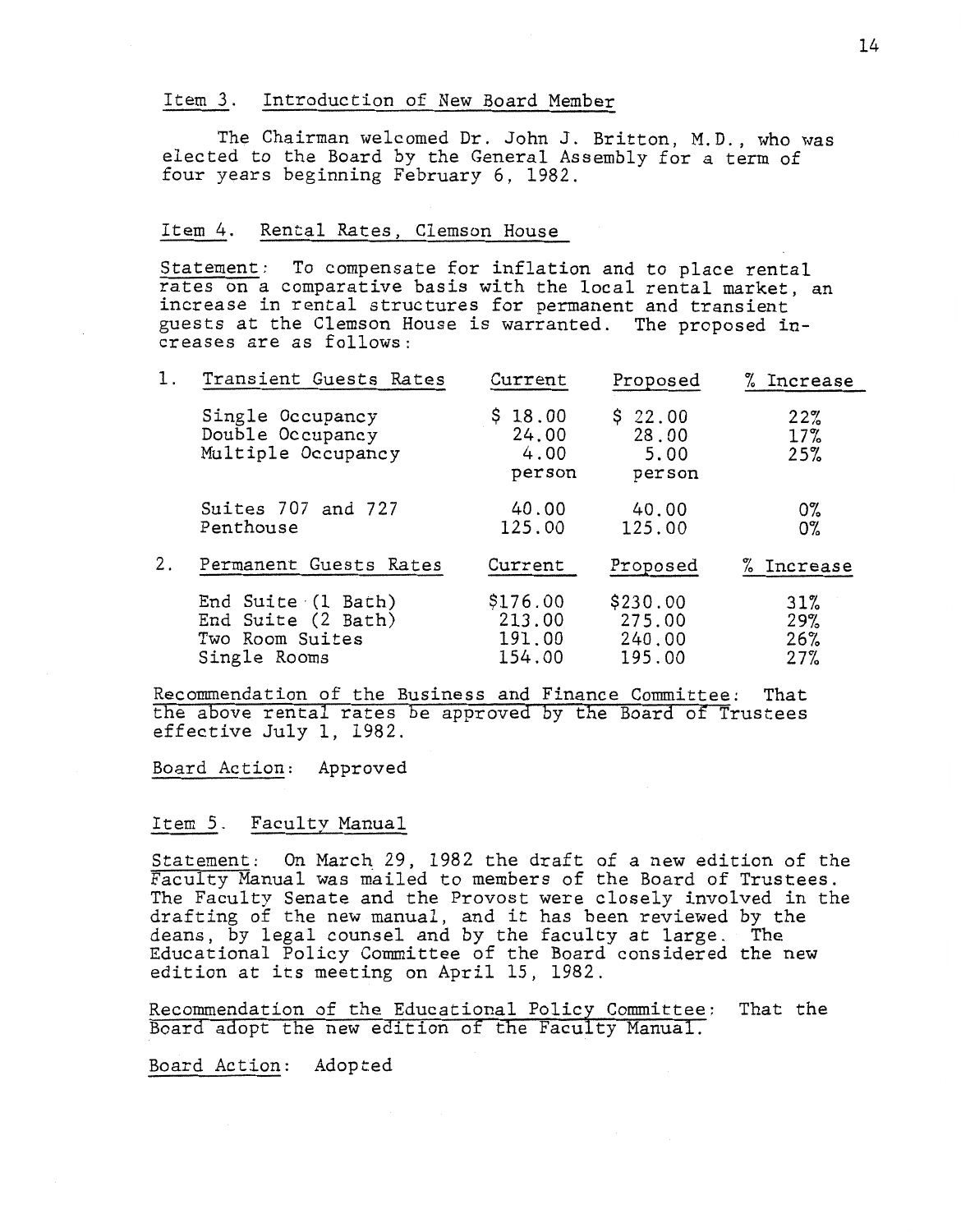# **Item 6. Policy on Sexual Harassment**

**Statement: The Administration has recommended adoption of a Policy on Sexual Harassment. Part I would implement federal law and regulations and is consistent with policies adopted by industries and institutions of higher education nationwide. Part I1 is not predicated on law or regulation. However, it recognizes forms of sexual harassment which can occur and encourages corrective action to be taken by utilization of existing practices and procedures.** 

**Recommendation of the Administration: That the Board of Trustees adopt the tollowing Policy on Sexual Harassment:** 

Title VII of the Civil Rights Act of 1964, as amended, provides that it shall be an unlawful discriminatory practice for any employer, because of the sex of any person, to discharge without just cause, to refuse to hire, or otherwise discriminate against any person with respect to any matter directly or indirectly related to employment. Harassment of an employee on the basis of sex violates this Federal law. The Equal Employment Opportunity Commission has issued guidelines as to what constitutes sexual harassment of an employee under Title VII.

Title IX of the Education Amendments of 1972, as amended, prohibits sexual discrimination in any educational program or activity receiving Federal financial assistance, Clemson University receives such assistance. The Office for Civil Rights which is responsible for enforcement of Title IX has not issued guidelines as to what constitutes sexual harassment under that law.

The Board of Trustees hereby determines that the Title VII guidelines on sexual harassment against employees shall be equally applicable in the instance of sexual harassment of students by employees. Accordingly, the following University guidelines are issued :

- I. Unwelcome sexual advances, requests for sexual favors, and other verbal or physical conduct of a sexual nature constitute sexual harassment when :
	- 1. Submission to such conduct is made explicitly or implicitly a term or condition of an individual's employment or academic standing; or
	- 2. Submission to or rejection of such conduct by an individual is used as a basis for employment or for arriving at academic decisions affecting an individual; or
	- *3.* Such conduct unreasonably interferes with an individual's work or academic performance or creates an intimidating, hostile or offensive working or acad emic environment .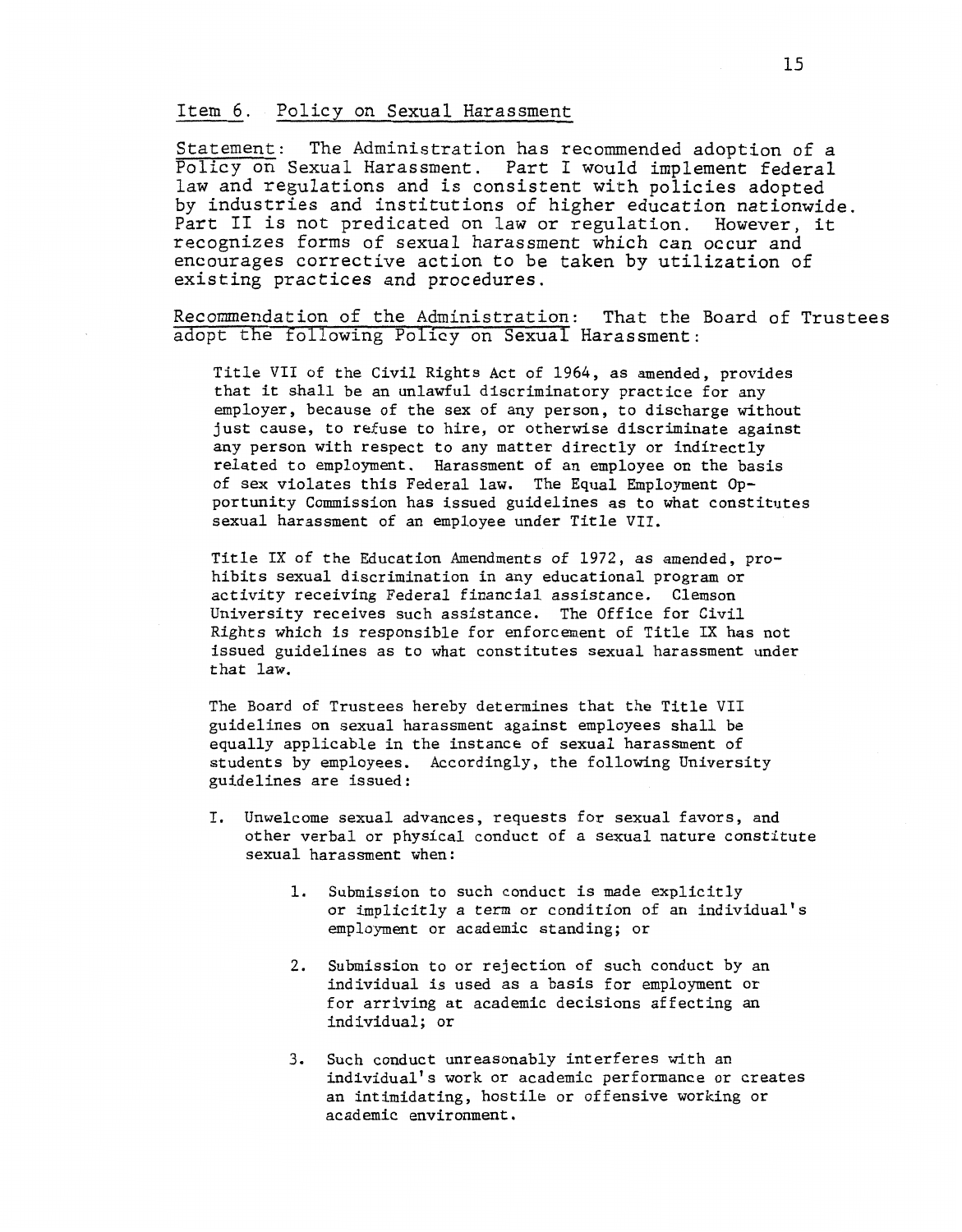Sexual harassment of University faculty, staff, or students is prohibited and shall subject the offender to dismissal or other sanctions after compliance with procedural due process requirements. In the event a claim of sexual harassment arises, the claimant may utilize University grievance procedures which have been established for faculty, staff, and students, as appropriate.

**11.** The Board of Trustees has also determined that sexual harassment is an invidious evil which can occur not only in situations envisaged by existing Federal laws and guidelines, but also in instances for which no law, per se, has been enacted. Thus, Federal law and guidelines as set forth above contemplate a one-direction transgression, namely, supervisor harassing employee, or faculty member harassing student. The reverse can also occur. Therefore, this policy also prohibits an employee from sexually harassing a superior, and a student from sexually harassing a faculty member. When such actions occur the offended individual should take corrective measures in accordance with usual practice and procedure.

#### Board Action: Adopted

# Item *7.* Robbins & Myers, Inc. Request for Sewer Easement

Statement: Robbins & Myers, Ine. requested a sewer easement across University property located at the Sandhill Experiment Station in Pontiac, South Carolina. The purpose of the easement would be to allow Robbins & Myers, Inc. to tie in to the existing sewer easement which runs along Highway 52. The easement running along Highway 52 was granted by the University to Richland County<br>in 1979. The easement would run across the southernmost corner The easement would run across the southernmost corner of the Sandhill Experiment Station, said property being west of U. S. Highway No. 1 and the **100** foot railway right-of-way separating the property of Clemson University from said highway. A 10 foot wide permanent easement has been requested which would run approximately *2,400* feet. Also, a 15 foot wide temporary easement has been requested for the purpose of construction only, said easement to terminate when the sewage transmission line has been installed. The University would have access across the property and there would be no manholes on University property. The property is under the cognizance of the College of Agricultural Sciences which recommends approval of the request.

Recommendation of the Executive Committee: That the easement request be granted and the Chairman be authorized to execute the appropriate documents.

Board Action: Approved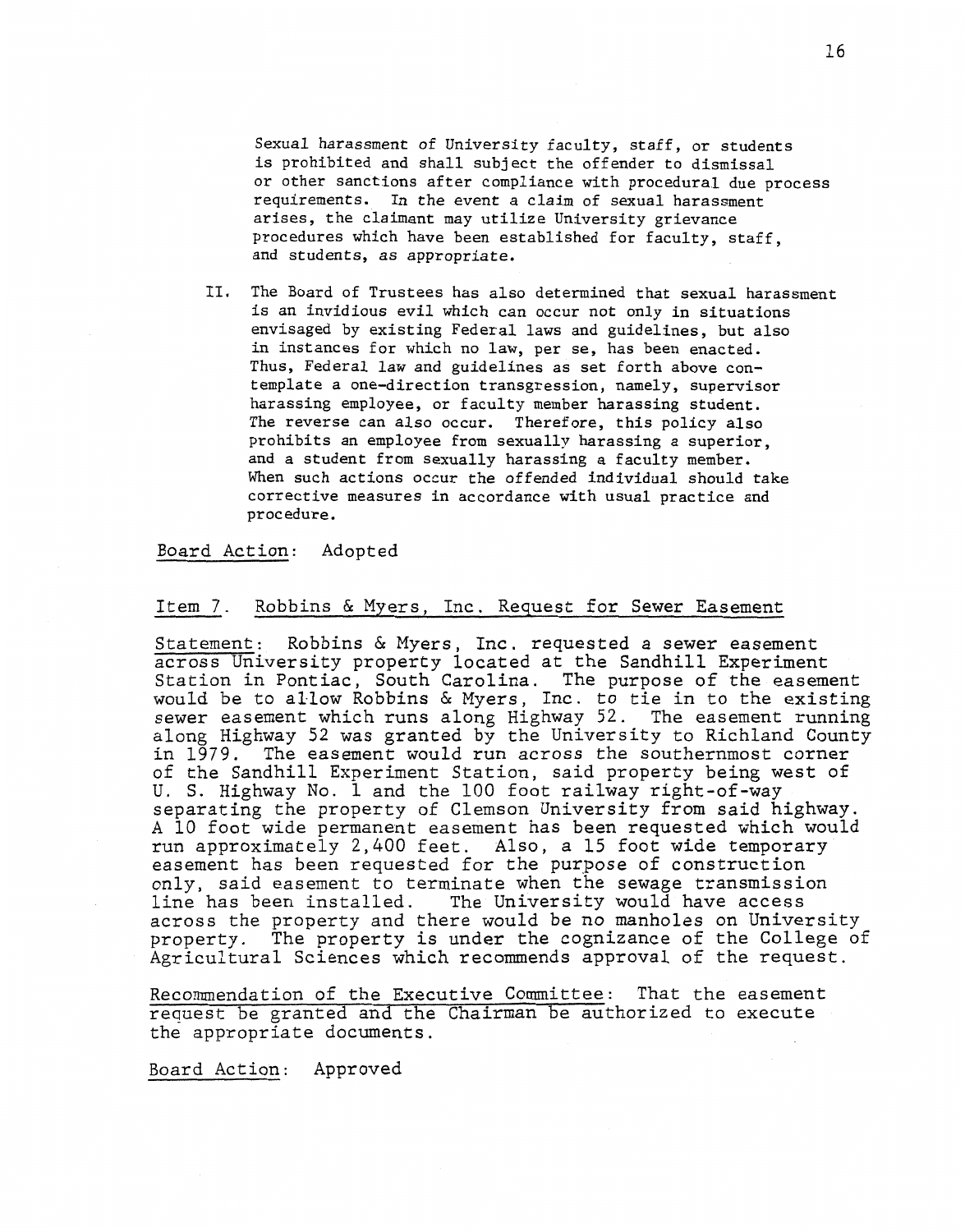# Item 8. Clemson-Oconee County Land Exchange

Statement: The Administration proposed an exchange with Oconee County of 4.59 acres of University land located on U. S. Highway 123 for 6.19 acres owned by Oconee County and located on the Clemson-Oconee County Airport site. As part of the exchange agreement, Oconee County would have substantial site preparation work done on the airport tract which will enable the University to construct hangar and support facilities for accommodation of University aircraft. By mail ballot action of February 17, 1982 the Board of Trustees approved the exchange.

Recommendation of the Executive Committee: That the mail ballot action by the Board of Trustees of February 16, 1982 be confirmed and ratified for the record.

Board Action: Confirmed and ratified

# Item 9. Fertilizer Irregularities and Penalties

Statement: The Department of Fertilizer Inspection and Analysis submitted a list of weight irregularities and irregularities other than weights and the recommended penalties therefor. The penalties were based on the extent of variance in weight or on the degree to which the content varied from the specification stated on the label. The penalties recommended were in line with past practice which has received Fertilizer Board of Control approval. By mail ballot of February 16, 1982, the Fertilizer Board of Control approved the recommendation of the Administration that the penalties be approved.

In addition, at a meeting of the Fertilizer Board of Control held earlier this date, fines recommended by the Administration for mislabeling infractions involving weight irregularities were approved by the Fertilizer Board of Control.

Lists of the above irregularities and fines are available in the Department of Fertilizer Inspection and Analysis.

Recommendation of the Executive Committee: That the Board of Trustees confirm and ratify for the record the mail ballot action of February 16, 1982, and the action by the Fertilizer Board of Control of this date.

Board Action: Confirmed and ratified for the record.

# Item 19. Department of Defense Research Contract

Statement: The University was scheduled to receive a United States Department of Defense contract for research that would involve the storage of classified documents and the generation of classified materials. Before the research could begin the University had to request and be granted a facility clearance under the Department of Defense Industrial Security Program.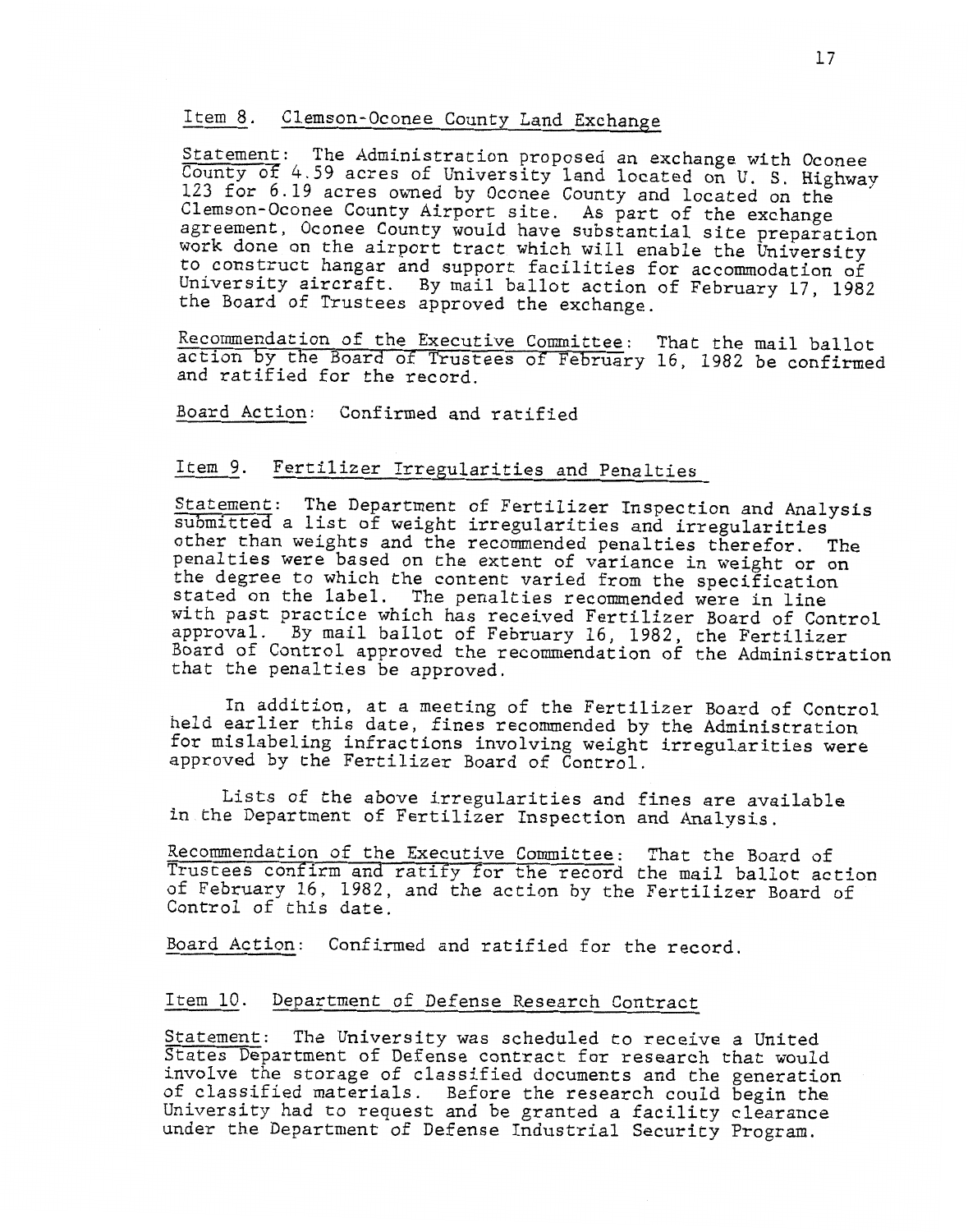The University had signed a Department of Defense Security Agreement. Before the Agreement would be signed by federal representatives, the management group of the University needed to apply for and receive individual security clearances. By DOD definition the management group consisted of the Chairman of the Board, the President, the Vice President for Academic Affairs, the Vice President for Business and Finance and the University Security Officer. A Board resolution was required designating the above mentioned officials as the management group and excluding the other twelve trustees and the other vice president from access to classified information.

It was required that completed action be submitted to federa authorities by March 18, 1982. On March 8, 1982 the required resolution was forwarded by mail ballot to members of the Executive Committee and approxedunanimously by that committee.

Recommendation of the Executive Committee: That the mail ballot action of the Executive Committee of March 8, 1982 be confirmed and ratified for the record.

Board Action: Confirmed and ratified

## Item 11. East End Zone Addition to Memorial Stadium

Statement: On March 2, 1982 at 2 P. M., bids for the East End Zone Addition to Memorial Stadium were opened publicly in Memorial Chapel, Tillman Hall. During the bid opening it became apparent that several general contractors were not complying with the requirements of the recently enacted South Carolina Consolidated Procurement Code. After the bid opening, this non-compliance was reviewed by representatives of the University the Offices of the State Engineer and the Attorney General. On advice from the Attorney General's Office, it was recommended to the Board that the low bid of Vector Corporation of Oconee County be rejected and that the contract be awarded to Triangle Construction Company of Greenville, South Carolina in the amount of [\\$363,558.00](https://363,558.00), the sum of the base bid plus Alternate No. 1. That amount was within the amount budgeted for the project from Athletic Department Operating Revenues. By mail ballot of March 10, 1982, the Board of Trustees approved the recommendation.

Recommendation of the Executive Committee: That the Board of Trustees coniirm and ratify for the record its mail ballot action of March 10, 1982.

Board Action: Confirmed and ratified

# Item 12. Equal Employment Opportunity and Affirmative Action Pol

Statement: For years the University has published and implemente a policy on Equal Employment Opportunity and Affirmative Action. Eowever, the policy has never been definitively adopted by the Board of Trustees.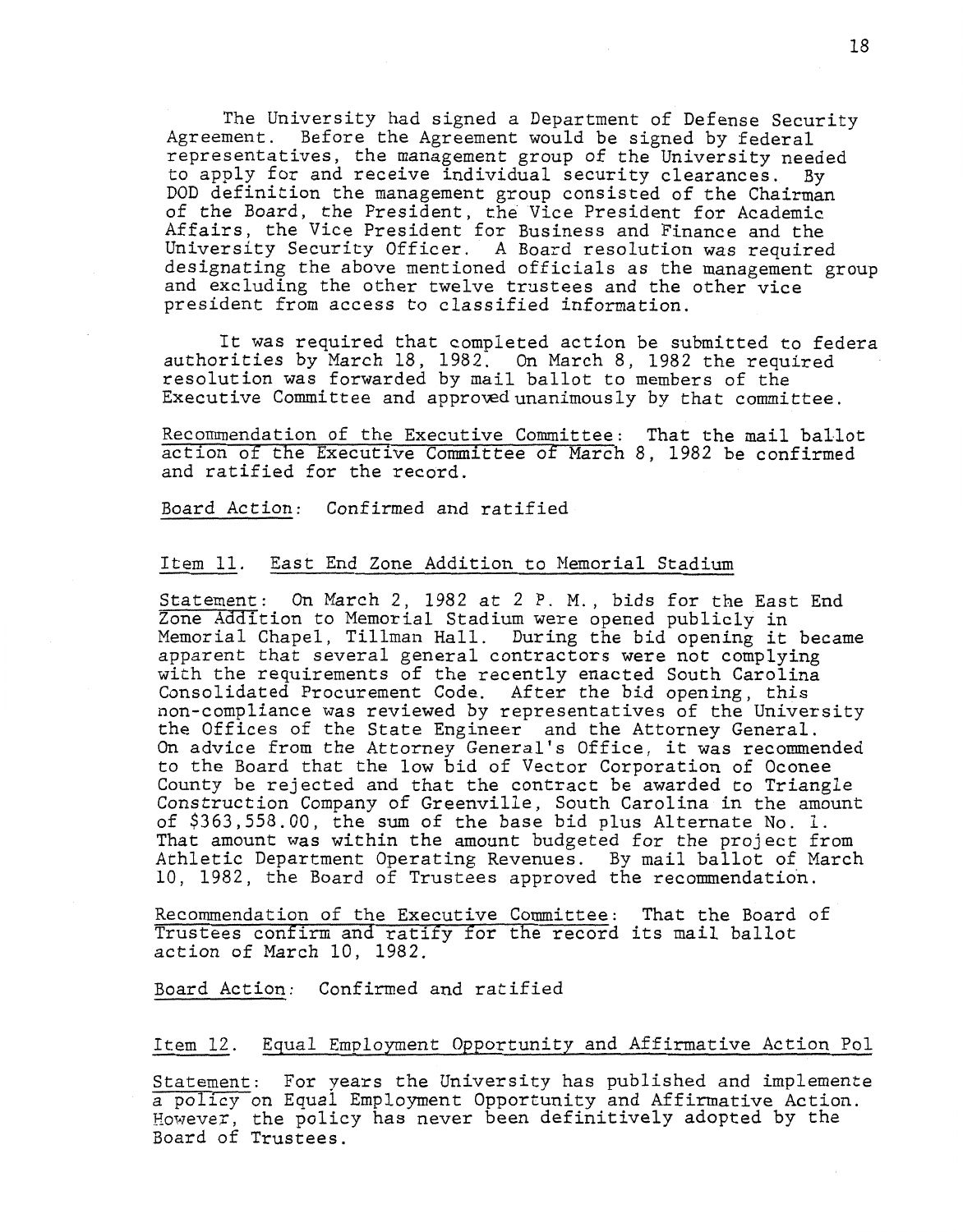Recommendation of the Executive Committee: That the Board adopt the following policy:

Clemson University, in compliance with Titles VI and VII of the Civil Rights Act of 1964, as amended, Title IX of the Education Amendments of 1972, and Sections *503* and 504 of the Rehabilitation Act of 1973, does not discriminate on the basis of race, color, national origin, religion, sex, or handicap in any of its policies, procedures, or practices; nor does the University, in compliance with the Age Discrimination in Employment Act of 1967, as amended, and Section 402 of the Vietnam Era Veterans Readjustment Act of 1974, discriminate against any employees or applicants for employment on the basis of their age or because they are disabled veterans or veterans of the Vietnam era. Clemson University conducts its programs and activities involving admission, access, treatment, employment, teaching, research, and public service in a nondiscriminatory manner as prescribed by Federal laws and regulations.

In conformance with University policy and pursuant to Executive Order 11246, as amended, Section 503 of the Rehabilitation Act of 1973, and Section 402 of the Vietnam Era Veterans Readjustment Act of 1974, Clemson University is an Affirmative Action/Equal Opportunity Employer.

Board Action: Adopted

## Item 13. Board Visit to Coastal Experiment Station

Mr. McAlister expressed appreciation in behalf of Board members to Dr. Cecil Godley, Director, South Carolina Experiment Station and Dr. Wayne Sitterly, Resident Director, Coastal Experiment Station, for providing the members with a highly interesting and informative tour of the Station on Thursday, April 15, 1982.

# Item 14. Statutory Roll Call Vote

RESOLUTION: RESOLVED that all measures and recommendations made at this, the April 16, 1982 meeting, which according to the By-Laws require a roll call vote of nine or more members, be hereby adopted and confirmed, and that the Vice President for Business and Finance be authorized to issue his checks for all expenditures authorized at this meeting.

Board Action: The Resolution was adopted with twelve members present voting "Aye."